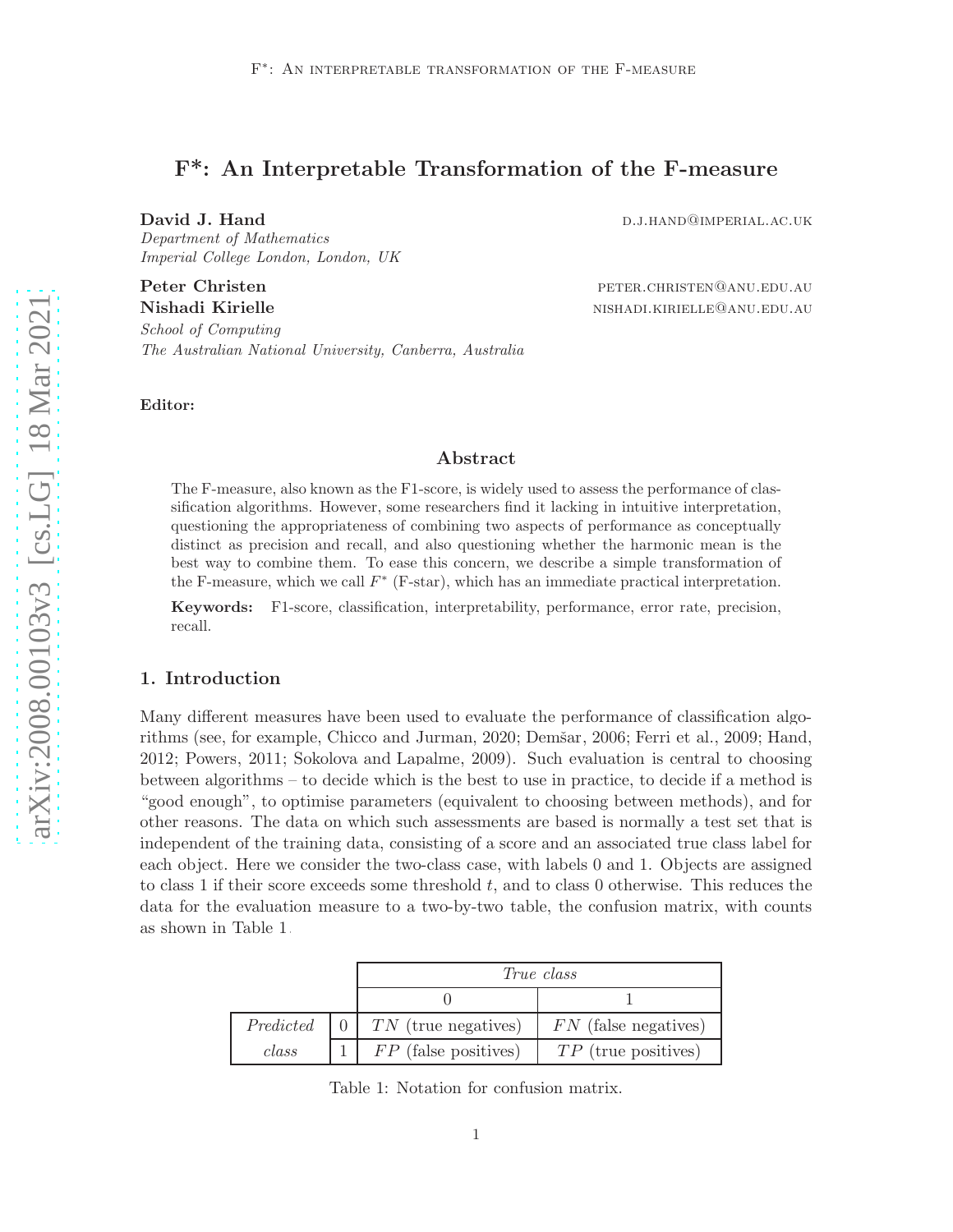In general, such a table has four degrees of freedom. Normally, however, the total number of test set cases,  $n = TN + FN + FP + TP$ , will be known, as will the relative proportions belonging to each of the two classes. These are sometimes called the priors, or the prevalence in medical applications. This reduces the problem to just two degrees of freedom, which must be combined in some way in order to yield a numerical measure on a univariate continuum which can be used to compare classifiers. The choice of the two degrees of freedom and the way of combining them can be made in various ways. In particular, the columns and rows of the table yield proportions which can then be combined (using the known relative class sizes). These proportions go under various names, including, recall or sensitivity,  $TP/(TP + FN)$ ; precision or positive predictive value,  $TP/(TP + FP)$ ; specificity,  $TN/(TN + FP)$ ; and negative predictive value,  $TN/(TN + FN)$ .

These simple proportions can be combined to yield familiar performance measures, including the misclassification rate, the kappa statistic, the Youden index, the Matthews coefficient, and the F-measure or F1-score [\(Chicco and Jurman, 2020](#page-5-0); [Hand, 2012](#page-5-3)).

Another class of measures acknowledges that the value of the classification threshold t which is to be used in practice may not be known at the time that the algorithm has to be evaluated and when a choice between algorithms has to be made, so that they average over a distribution of possible values of  $t$ . Such measures include the Area Under the Receiver Operating Characteristic Curve (AUC) [\(Davis and Goadrich](#page-5-4), [2006\)](#page-5-4) and the Hmeasure [\(Hand](#page-5-5), [2009](#page-5-5); [Hand and Anagnostopoulos, 2014](#page-5-6)).

We should remark that the various names are not always used consistently and also that particular measures go under different names, this being a consequence of the widespread applications of the ideas, which arise in many different application domains. An example is the equivalence of recall and sensitivity discussed above.

Many of the performance measures have straightforward intuitive interpretations. For example:

- the misclassification rate is simply the proportion of objects in the test set which are incorrectly classified;
- the kappa statistic is the chance-adjusted proportion correctly classified;
- the AUC is the probability that a randomly chosen class 0 object will have a score lower than a randomly chosen class 1 object; and
- the H-measure is the fraction by which the classifier reduces the expected minimum misclassification loss, compared with that of a random classifier.

The F-measure is particularly widely used in computational disciplines. It was originally developed in the context of information retrieval to evaluate the ranking of documents retrieved based on a query [\(Van Rijsbergen](#page-6-2), [1979](#page-6-2)). In recent times the F-measure has gained increasing interest in the context of classification, especially to evaluate imbalanced classification problems, in various domains including machine learning, computer vision, data analytics, and natural language processing. It has a simple interpretation as the harmonic mean of the two confusion matrix degrees of freedom precision,  $P = TP/(TP +$  $FP$ ), and recall,  $R = TP/(TP + FN)$ :

$$
F = \frac{2}{\frac{1}{P} + \frac{1}{R}} = \frac{2PR}{P + R}.
$$
\n(1)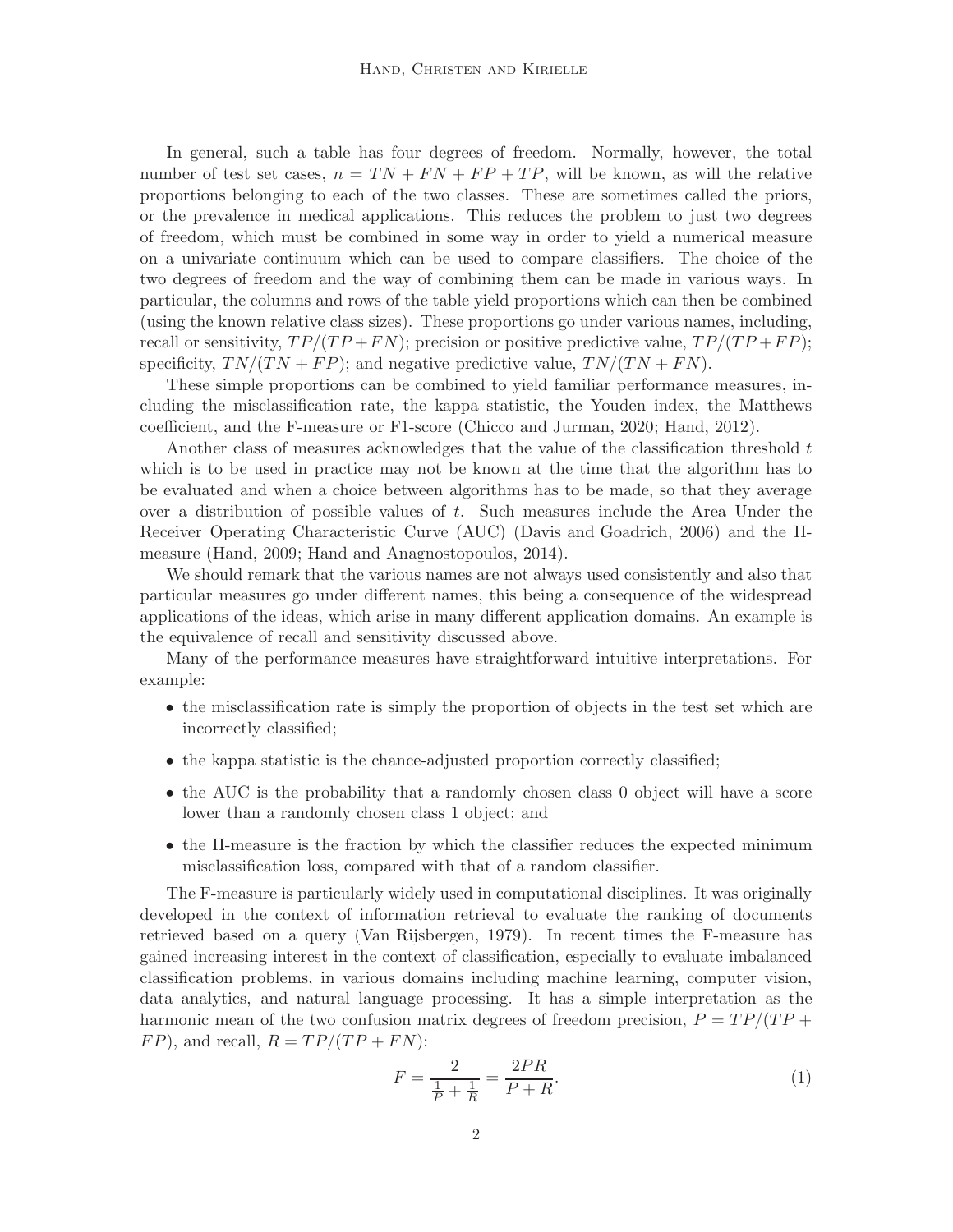Since precision and recall tap different, and in a sense complementary, aspects of classification performance, it seems reasonable to combine them into a single measure. But averaging them may not be so palatable. One can think of precision as an empirical estimate of the conditional probability of a correct classification given predicted class 1  $(Prob(True = 1|Pred = 1))$ , and recall as being an empirical estimate of the conditional probability of a correct classification given true class  $1 (Prob(Pred = 1) True = 1)$ . An average of these has no interpretation as a probability.

Moreover, despite the seminal work of [Van Rijsbergen \(1979\)](#page-6-2), some researchers are uneasy about the use of the harmonic mean [\(Hand and Christen](#page-5-7), [2018](#page-5-7)), preferring other forms of average (e.g. an arithmetic or geometric mean). For example, the harmonic mean of two values has the property that it lies closer to the smaller of the values than the larger. In particular, if one of recall or precision is zero, then the harmonic mean (and therefore  $F$ ) is zero, ignoring the value of the other. The desire for an interpretable perspective on F has been discussed, for example, on ?.

In an attempt to tackle this unease, in what follows we present a transformed version of the F-measure which has a straightforward intuitive interpretation.

## 2. The F-measure and F\*

Plugging the counts from Table [1](#page-0-0) into the definition of  $F$ , we obtain

$$
F=\frac{2}{\frac{TP+FP}{TP}+\frac{TP+FN}{TP}}=\frac{2TP}{FN+FP+2TP},
$$

from which

$$
\frac{TP}{FN + FP} = \frac{1}{2} \frac{F}{1 - F}.
$$

So if we define  $F'$  as  $F' = F/2(1 - F)$ , we have that  $F'$  is the number of class 1 objects *correctly classified for each object that is misclassified*.

This is a straightforward and attractive interpretation of a transformation of the Fmeasure, and some researchers might prefer to use it. However,  $F'$  has the property that it is a ratio and not simply a proportion, so it is not constrained to lie between  $0$  and  $1 - as$ are most other performance measures.

We can overcome this by a further transformation, yielding

$$
\frac{TP}{FN + FP + TP} = \frac{F}{2 - F}.\tag{2}
$$

Now, defining  $F^*$  (F-star) as  $F^* = F/(2 - F)^1$  $F^* = F/(2 - F)^1$ , we have that:

# $F^*$  is the proportion of the relevant classifications which are correct, where a relevant classification is one which is either really class 1 or classified as class 1.

Under some circumstances, researchers might find alternative ways of looking at  $F^*$  useful. In particular:

<span id="page-2-0"></span><sup>1.</sup> In terms of precision and recall,  $F^* = PR/(P + R - PR)$ .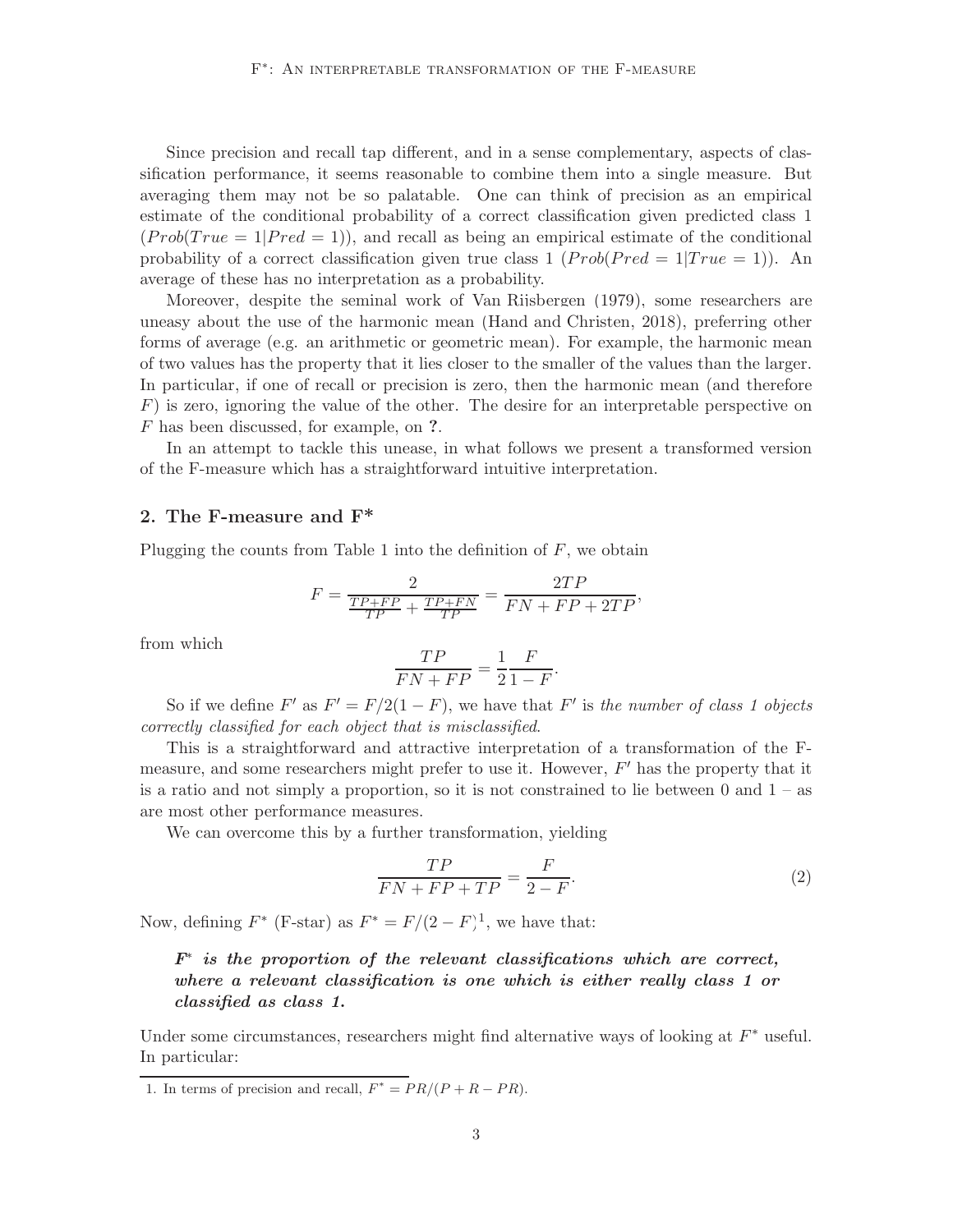- F ∗ is *the number of correctly classified class 1 objects expressed as a fraction of the number of objects which are either misclassified or are correctly classified class 1 objects*; or,
- F ∗ is *the number of correctly classified class 1 objects expressed as a proportion of the number of objects which are either class 1, classified as class 1, or both*; or, yet a fourth alternative,
- F ∗ is *the number of correctly classified class 1 objects expressed as a fraction of the number of objects which are not correctly classified class 0 objects*.

 $F^*$  can be alternatively written as  $F^* = TP/(n-TN)$ , which can be directly calculated from the confusion matrix. Researchers may recognise this as the Jaccard coefficient, widely used in areas where true negatives may not be relevant, such as numerical taxonomy and fraud analytics [\(Jaccard](#page-5-8), [1908;](#page-5-8) [Dunn and Everitt](#page-5-9), [1982;](#page-5-9) [Baesens et al., 2015](#page-5-10)).

To illustrate, if class 1 objects are documents in information retrieval, then  $F^*$  is the number of relevant documents retrieved expressed as a proportion of all documents except non-retrieved irrelevant documents. Or, if class 1 objects are COVID-19 infections, then  $F^*$  is the number of infected people who test positive divided by the number who either test positive or are infected or both.

The relationship between  $F^*$  and  $F$  is shown in Figure [1.](#page-3-0) The approximate linearity of this curve shows that  $F^*$  values will be close to  $F$  values. More importantly, however, is the fact that  $F^*$  is a monotonic transformation of F. This means that any conclusions reached by seeing which  $F^*$  values are larger will be identical to those reached by seeing which  $F$  values are larger. In particular, choices between algorithms will be the same. This



<span id="page-3-0"></span>Figure 1: The transformation from  $F$  to  $F^*$ .

is illustrated in Figure [2,](#page-4-0) which shows experimental results for three public data sets from the UCI Machine Learning Repository [\(Lichman](#page-5-11), [2013](#page-5-11)) for four classifiers as implemented using Sklearn [\(Pedregosa et al.](#page-6-3), [2011](#page-6-3)) with default parameter settings and the classification threshold t varying between 0 and 1. Although the curve shapes differ slightly between  $F^*$ and F (because of the monotonic F to  $F^*$  transformation of the vertical axis), the threshold values at which they cross are the same.

[Van Rijsbergen \(1979](#page-6-2)) also defines a weighted version of  $F$ , placing different degrees of importance on precision and recall. This carries over immediately to yield weighted versions of both  $F'$  and  $F^*$ .

### 3. Discussion

The overriding concern when choosing a measure of performance in supervised classification problems should be to match the measure to the objective. Different measures have different properties, emphasising different aspects of classification algorithm performance. A poor choice of measure can lead to the adoption of an inappropriate classification algorithm, in turn leading to suboptimal decisions and actions.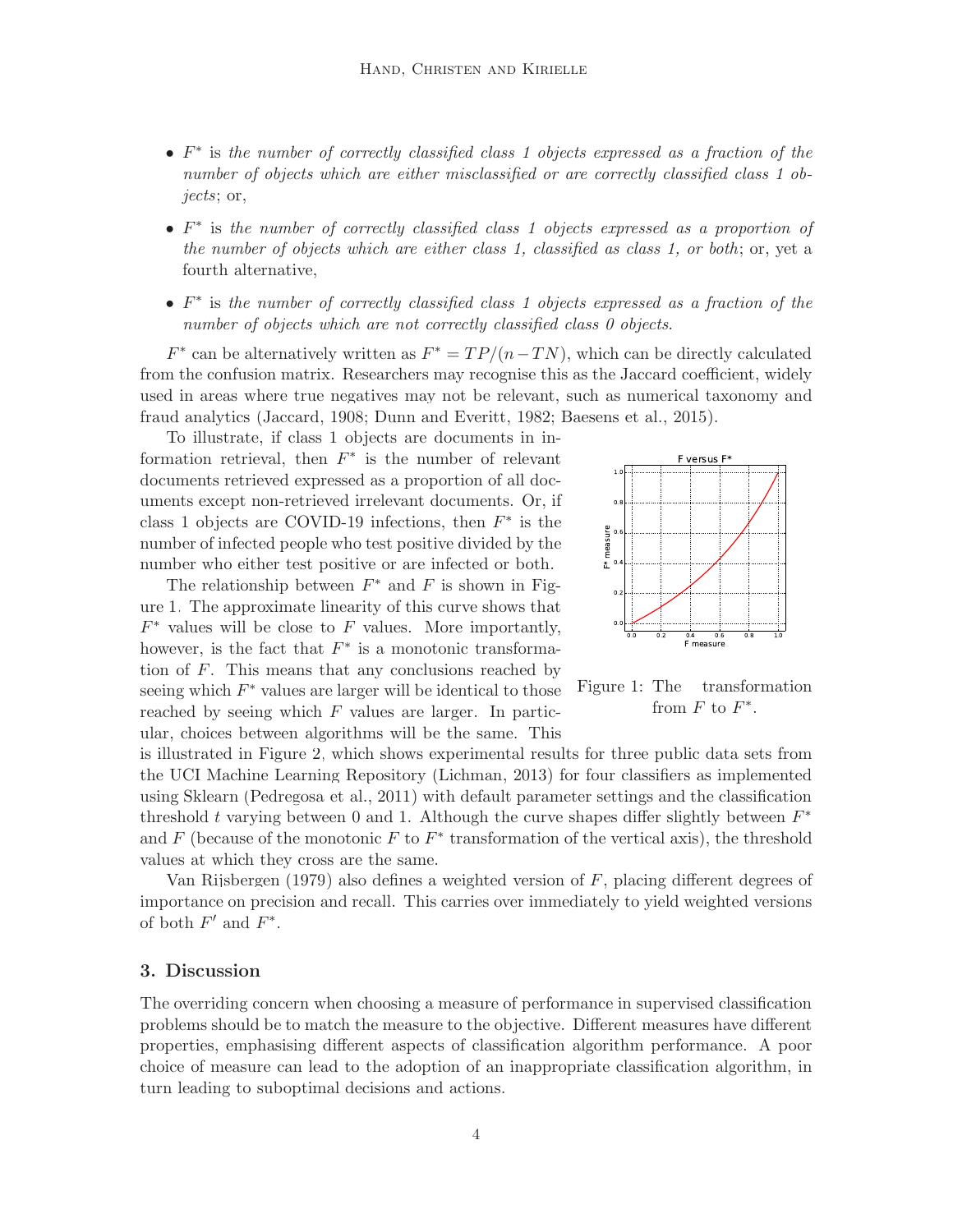

<span id="page-4-0"></span>Figure 2: Experimental results showing the  $F$  (top) and  $F^*$  (bottom) measure on three public data sets using four classification techniques.

A distinguishing characteristic of the F-measure is that it makes no use of the  $TN$  count in the confusion matrix – the number of class 0 objects correctly classified as class 0. This can be appropriate in certain domains, such as information retrieval where  $TN$  corresponds to irrelevant documents that are not retrieved, fraud detection where the number of unflagged legitimate transactions might be huge, data linkage where there generally is a large number of correctly unmatched record pairs that are not of interest, and numerical taxonomy where there is an unlimited number of characteristics which do not match for any pair of objects. In other contexts, however, such as in medical diagnosis, correct classification to each of the classes can be important.

The F-measure uses the harmonic mean to combine precision and recall, two distinct aspects of classification algorithm performance, and some researchers question the use of this form of mean and the interpretability of their combination. In this paper, we have shown that suitable transformations of  $F$  have straightforward and familiar intuitive interpretations. Other work exploring the combination of precision and recall includes [Goutte and Gaussier \(2005](#page-5-12)), [Powers \(2011](#page-6-0)), [Boyd et al. \(2013](#page-5-13)), and [Flach and Kull](#page-5-14) [\(2015](#page-5-14)).

### Acknowledgements

We are grateful to Peter Flach and the two anonymous reviewers for their helpful comments on an earlier version of this paper.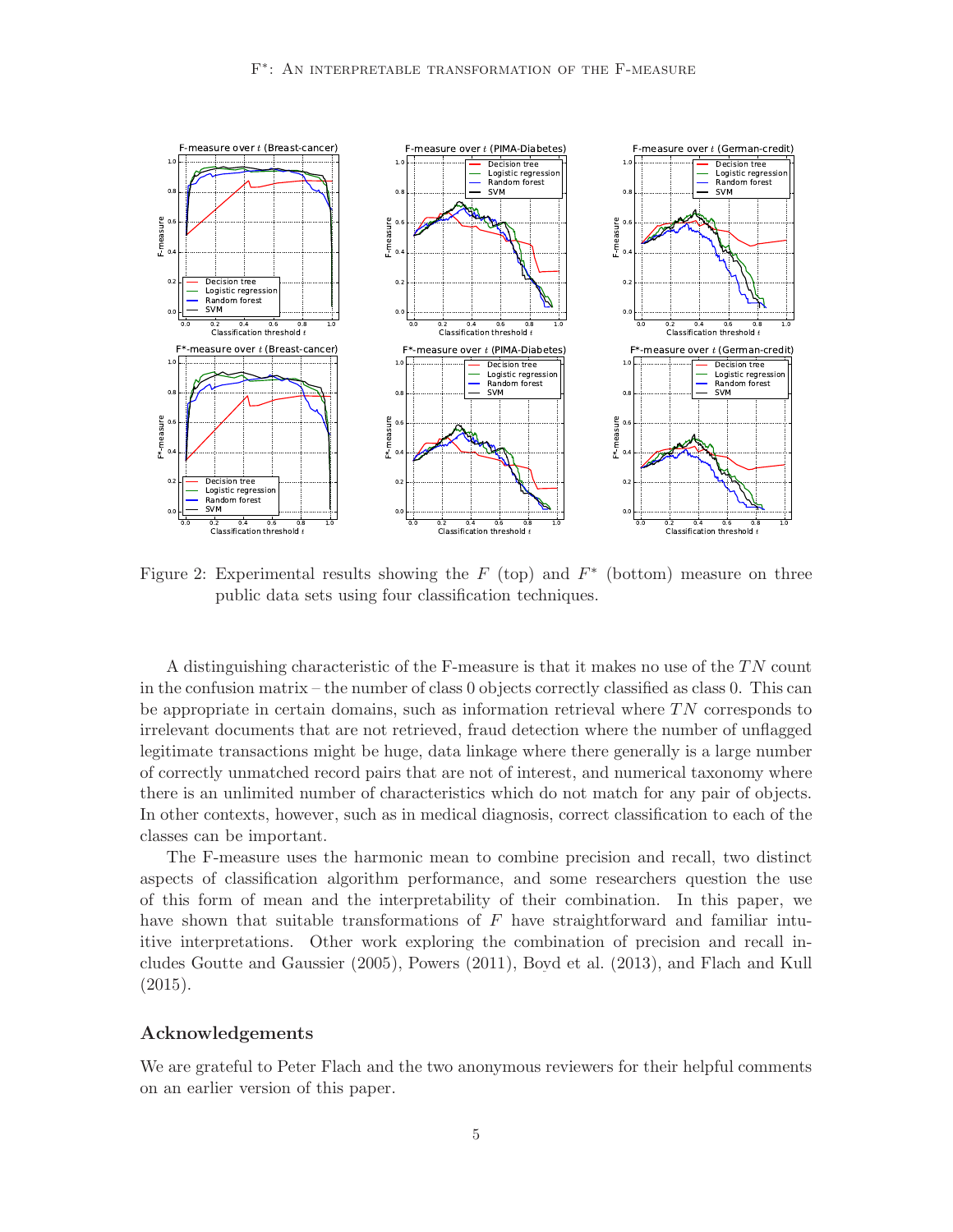## References

- <span id="page-5-10"></span>Bart Baesens, Veronique Van Vlasselaer, and Wouter Verbeke. *Fraud analytics using descriptive, predictive, and social network techniques: a guide to data science for fraud detection*. John Wiley & Sons, 2015.
- <span id="page-5-13"></span>Kendrick Boyd, Kevin H Eng, and C David Page. Area under the precision-recall curve: point estimates and confidence intervals. In *Joint European Conference on Machine Learning and Knowledge Discovery in Databases*, pages 451–466, Prague, 2013.
- <span id="page-5-0"></span>Davide Chicco and Giuseppe Jurman. The advantages of the Matthews correlation coefficient (MCC) over F1 score and accuracy in binary classification evaluation. *BMC Genomics*, 21(1):6, 2020.
- <span id="page-5-4"></span>Jesse Davis and Mark Goadrich. The relationship between precision-recall and ROC curves. In *International Conference on Machine Learning*, pages 233–240, Pittsburgh, 2006.
- <span id="page-5-1"></span>Janez Demšar. Statistical comparisons of classifiers over multiple data sets. *Journal of Machine Learning Research*, 7(Jan):1–30, 2006.
- <span id="page-5-9"></span>G Dunn and B Everitt. *An introduction to numerical taxonomy*. Cambridge University Press, Cambridge, UK, 1982.
- <span id="page-5-2"></span>César Ferri, José Hernández-Orallo, and R Modroiu. An experimental comparison of performance measures for classification. *Pattern Recognition Letters*, 30(1):27–38, 2009.
- <span id="page-5-14"></span>Peter Flach and Meelis Kull. Precision-recall-gain curves: PR analysis done right. In *Advances in Neural Information Processing Systems*, pages 838–846, Montreal, 2015.
- <span id="page-5-12"></span>Cyril Goutte and Eric Gaussier. A probabilistic interpretation of precision, recall and Fscore, with implication for evaluation. In *European Conference on Information Retrieval*, pages 345–359, Santiago de Compostela, Spain, 2005.
- <span id="page-5-5"></span>David J. Hand. Measuring classifier performance: A coherent alternative to the area under the ROC curve. *Machine Learning*, 77(1):103–123, 2009.
- <span id="page-5-3"></span>David J. Hand. Assessing the performance of classification methods. *International Statistical Review*, 80(3):400–414, 2012.
- <span id="page-5-6"></span>David J. Hand and Christoforos Anagnostopoulos. A better Beta for the H-measure of classification performance. *Pattern Recognition Letters*, 40:41–46, 2014.
- <span id="page-5-7"></span>David J. Hand and Peter Christen. A note on using the F-measure for evaluating record linkage algorithms. *Statistics and Computing*, 28(3):539–547, 2018.
- <span id="page-5-8"></span>Paul Jaccard. Nouvelles recherches sur la distribution florale. *Bull. Soc. Vaud. Sci. Nat.*, 44:223–270, 1908.
- <span id="page-5-11"></span>Moshe Lichman. UCI Machine Learning Repository, 2013. URL <http://archive.ics.uci.edu/ml>.